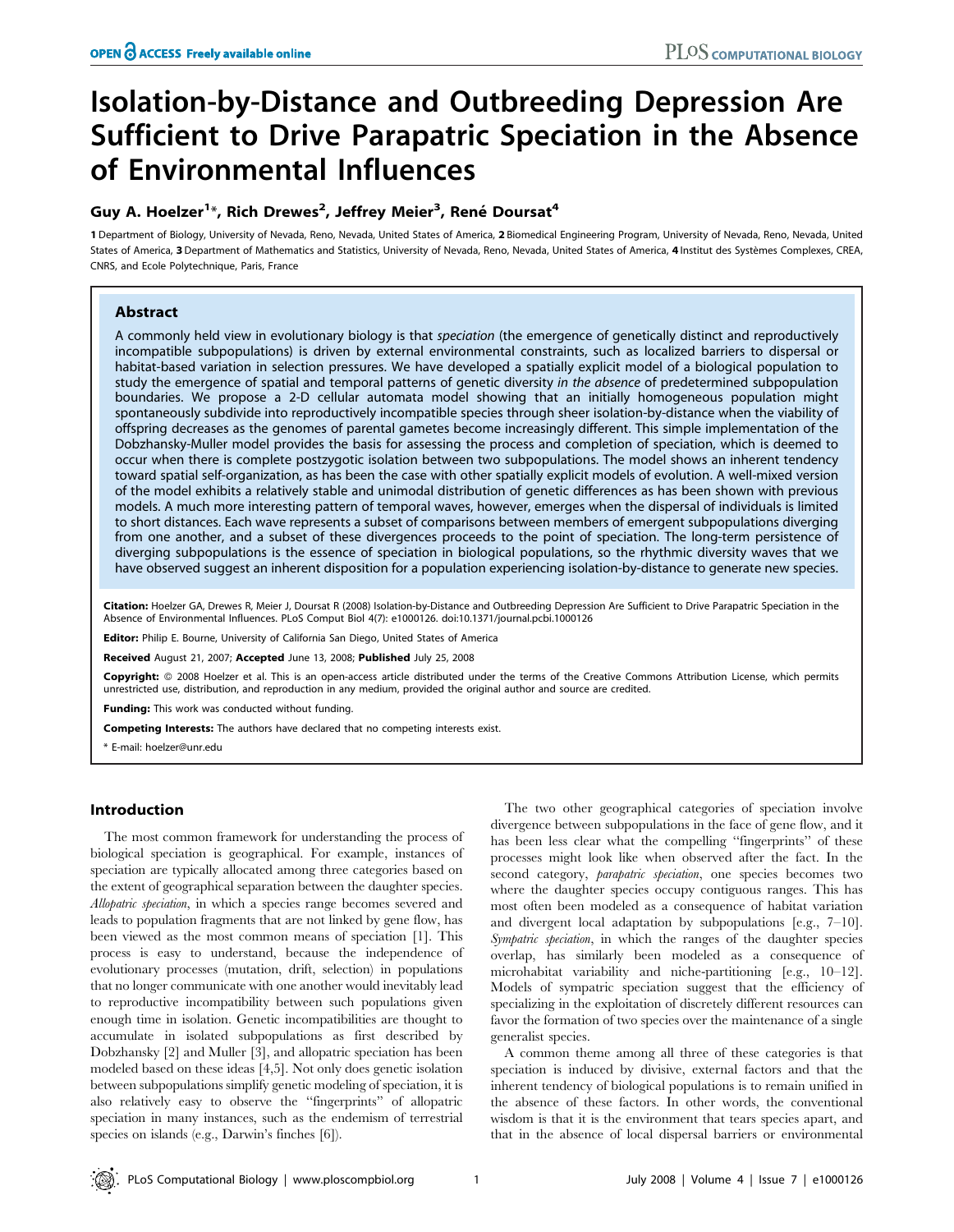### Author Summary

A commonly held view in evolutionary biology is that new species form in response to environmental factors, such as habitat differences or barriers to individual movements that sever a population. We have developed a computer model, called EvoSpace, that illustrates how new species can emerge when a species range becomes very large compared with the dispersal distances of its individuals. This situation has been called isolation-by-distance because remote parts of the range can take different evolutionary paths even though there is no particular place where we would expect different populations to separate. When the extent of genetic difference between individuals is coupled with decreasing offspring viability (e.g., resulting from developmental problems), EvoSpace predicts that sharp spatial boundaries can emerge in arbitrary locations, separating subpopulations that occasionally persist long enough to become reproductively incompatible species. The model shows an inherent tendency toward spatial self-organization, in contrast with the traditional view of environmentally forced origins of new species. We think that isolation-by-distance is a common aspect of the evolutionary process and that spatial self-organization of gene pools may often facilitate the evolution of new species.

heterogeneity, biological populations tend to sustain functional and genetic cohesion. One well-known, but rare, situation where this view breaks down is in the case of ring species [13–15]. The range of a ring species extends around some sort of environmental obstacle until the two ends of the range meet. If one were to sample the gene pool starting at one end of the distribution moving around the obstacle to the other end, the gene pool would become increasingly different from the starting point with distance traveled, as expected given relatively short dispersal distances within species with large ranges (isolation-by-distance [16–20]). Where the two ends meet, however, individuals with the greatest genetic differences within the species come into contact. If they are so different that they do not or cannot mate with one another, these local groups appear to be different species. This produces an enigma if local matings happen all the way around the obstacle, because the directly incompatible ends of the range still remain indirectly connected by gene flow. It is hard to say whether ring species represent one or two species, but these instances illustrate the potential for functional decoherence (speciation) under isolation-by-distance. This possibility, without the presence of obstacles to dispersal, is the focus of this study.

Isolation-by-distance can also lead to symmetry-breaking in the distribution of genetic variation across the species range, leading to the emergence of discretely different and spatially segregated subpopulations [21–28]. The formation of distinct, but reproductively compatible, subpopulations typically precedes speciation, so the inherent tendency of subpopulation emergence under isolation-by-distance further suggests the potential for autonomous speciation when dispersal distance is short relative to the species range. In this paper, we describe a model of a spatially extended biological population (isolation-by-distance) in the absence of both obstacles to dispersal and environmental heterogeneity, which suggests that biological populations inherently and regularly tend to tear themselves into reproductively incompatible daughter species.

Most previous spatial models of speciation have assumed predetermined subdivisions (e.g., island model or stepping-stone model), habitat variation-inducing localized selection differences,

or both [4,5,29–31]. These external factors impinging on a population model constrain or determine the resulting spatial patterning of the gene pool. In contrast, subdivision resulting from isolation-by-distance alone is an organic consequence of the system's dynamics. Because the only evolutionary forces assumed by our model are mutation, recombination, dispersal, and outbreeding depression, it serves as a proof of concept that internal population dynamics can generate spatial subdivision of a gene pool, even to the extent of parapatric speciation.

#### Results

## Overview of the Model

We have implemented a generalized cellular automaton model of evolutionary processes, called EvoSpace. The simulated population was distributed across an  $N \times N$  grid, where cells were either unoccupied or occupied by one individual. An individual contained genetic information in the form of a set of chromosomes and could migrate and mate with other individuals within a certain distance. A chromosome consisted of a string of characters from the set {A, C, G, T} representing the nucleotide bases. The number and length of chromosomes were the same for all individuals. During mating, an offspring was constructed by randomly selecting and combining two haploid genomes from the two diploid parents, possibly introducing random mutations in the process. Thus reproduction in our model was sexual, because genomes from two parents were combined to produce the offspring and the two genomes within a parent exhibited recombination through the independent assortment of chromosomes during gamete formation; but individuals were also hermaphrodites, as any adult could potentially mate with any other adult.

At every generation (time step in the model), migration, mating, and mutations created genetically distinct offspring, but resulted in only minor changes in the spatial structure of population genetic variation. First, individuals could randomly move on the grid world within bounds determined by a dispersal distance. Then, they could choose a mate within similar bounds. Finally, after mating, each offspring was placed in a random cell in the vicinity of one of the parents while the parents died, so that only one generation lived on the grid at each time step. The mean reproductive rate in the population was regulated each generation to buffer swings in population size resulting from a variety of factors, such as stochastic mortality (see below). This was achieved by randomly removing individuals or generating additional offspring, reflecting a constant carrying capacity of the environment. Simulations began with a population of genetically identical individuals, amounting to 80% of the grid cells (20% of locations remained empty space), and the system was allowed to evolve for hundreds to millions of generations.

For the experiments described in this paper, the habitat across the grid environment was homogeneous, so location did not influence the fitness of individuals. However, we introduced one important dependency: the offspring's survival probability was a decreasing function of the *genetic difference* between merging gametic genomes. Expressing the genetic difference between two chromosomes as a fraction between 0 (nucleotide identities at all positions of the DNA sequence were identical) and 1 (nucleotide identities at all positions of the DNA sequence were different), offspring resulting from gametes with a genetic difference greater than a threshold  $\theta$  had zero survival probability (we used  $\theta = 0.6$  in this study; see Materials and Methods). Conversely, gametes with a genetic difference less than  $\theta_0$  were 100% compatible (we used  $\theta_0$  = 0.05 in this study). The negative relationship between gamete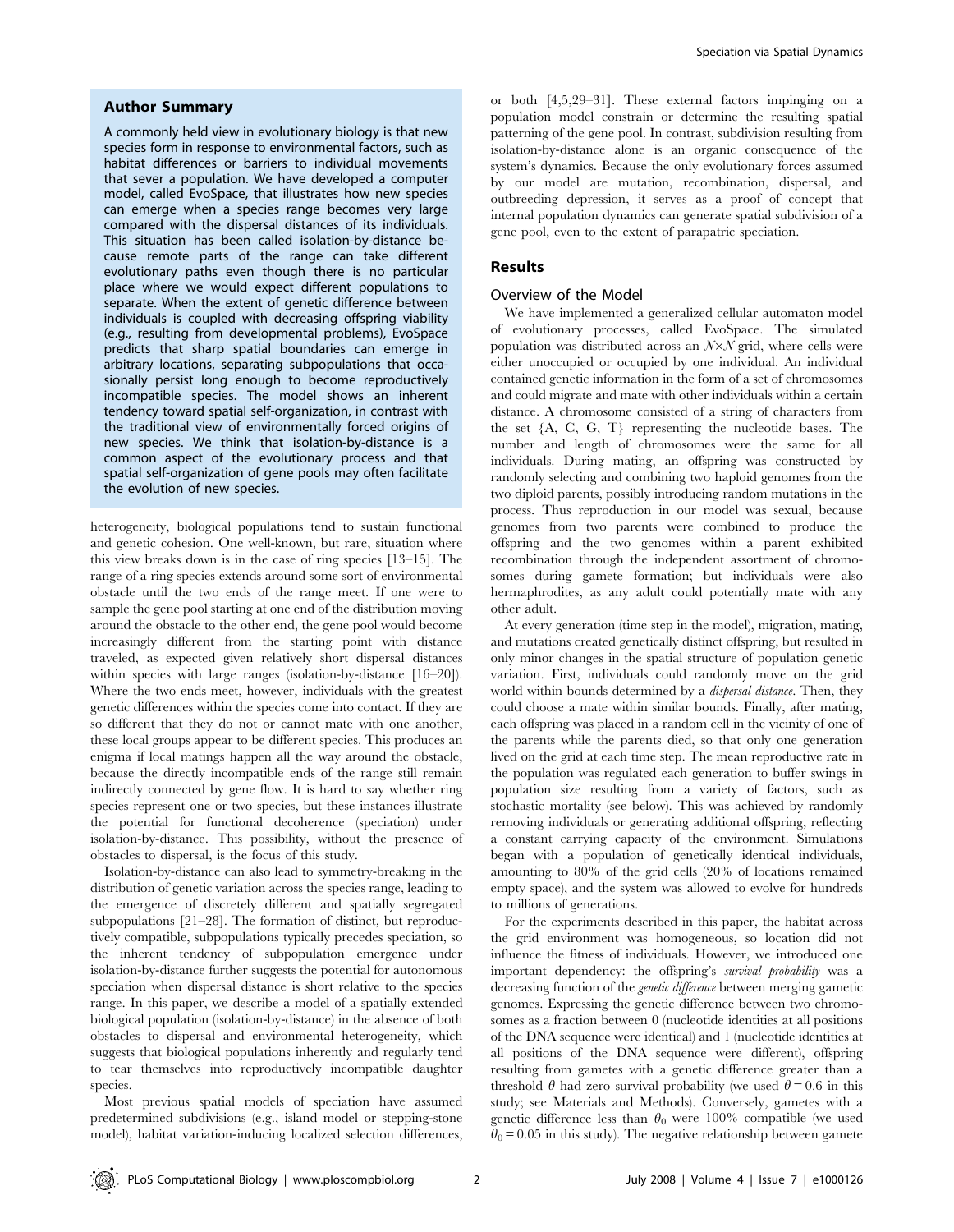genomic difference and offspring viability was a simple representation of Dobzhansky-Muller reproductive incompatibility. Orr [4] reasoned that the Dobzhansky-Muller outbreeding depression function would decline exponentially, rather than linearly, but our linear function provided a conservative approximation in this context: it required diverging subpopulations to persist for a much longer period of time as they absorbed the demographic cost of decreasing viability of hybrid offspring. We also tested a nonlinear alternative in the form of a truncated Gaussian distribution with a peak at 1%, which roughly traced the decline in our linear function. Not only did this eliminate the potential for artifacts associated with the angles of our ''broken stick'' function, but it also imposed a slight amount of inbreeding depression for gametic genomes that were too similar. The results from the Gaussian outbreeding depression function were qualitatively the same as those reported here for the linear function.

The outbreeding depression function was central to the exploration of speciation in this model, as reproductive isolation between sexual species lies at the core of the concept of speciation. It was, in fact, the fundamental criterion embodied in the definition most commonly assumed in the context of evolutionary biology: the Biological Species Concept (BSC) [1]. Our rule for reproductive isolation between species was somewhat more restrictive than the BSC requires, because real species could be genetically compatible, but behaviorally or morphologically incompatible. For a comprehensive discussion of reproductive compatibility functions in speciation models, see [10].

#### Isolation-by-Distance

Gene flow distances in the model resulted from a combination of factors: the dispersal of individual agents, the location of female mates, and the settlement of offspring. The rules governing these behaviors of agents (see Materials and Methods) yielded a distribution of single generation gene flow distances that rarely

exceeded six cells in our  $400 \times 400$  spatial matrix when  $\delta = 1.5$ , and 20 cells when  $\delta = 5$  (Figure 1).

The shorter gene flow distances illustrated in Figure 1 generated a positive relationship between geographic and genetic distances, as described by the pattern view of isolation-by-distance (Figure 2). However, the distribution of points in Figure 2 seemed more informative than the slope of the regression line. Genetic surveys of real populations would not have the luxury of a sufficiently random sampling of such a large number of genomes, so it may be difficult to ascertain the distribution of points as effectively as was done here. Comparing the behavior of the model with and without the implementation of outbreeding depression showed very similar regression slopes, but very different patterns of point clustering, an important feature that could be easily missed with genetic survey data.

#### Evolutionary Dynamics

To assess the pattern of genetic diversity in our model system, we measured the genetic difference between two randomly selected, haploid gametes, as though these gametes were about to merge in fertilization and produce more or less viable offspring. We then analyzed this information with mismatch distribution histograms [32] to reveal the frequency distribution of genetic differences among the genomes in the population(s). The horizontal axis was the genetic difference, and the vertical axis showed the number of pairs of gametes found with that degree of genetic difference (Figure 3). In this plot, a population of genetically random individuals appeared as a single distinct peak at 0.75 (with a small standard deviation), because of the 25% probability that two bases were identical at any particular position of the DNA sequence. In the case of a population of genetically identical genomes—the starting condition for our simulations—the plot showed a single sharp peak at 0. As mutation led to genetic divergence, peaks traveled to the right in the mismatch distribution.



Figure 1. Histograms of Gene Flow Distances. Shown are histograms of the distances traveled, measured as simple Euclidean distance from grid cell center to grid cell center, for all chromosomes in the population within a single representative generation (step 200,000). Three typical simulations were conducted under the following selected simulation parameters: (A) movement distance  $\delta$  = 1.5, outbreeding depression threshold  $\theta$  = 0.6; (B) movement distance  $\delta$  = 1.5, outbreeding depression disabled ( $\theta$  = + $\infty$ ); (C) movement distance  $\delta$  = 5, outbreeding depression threshold  $\theta$  = 0.6. For all graphs, target population size was 128,000, and grid size was 400×400. The movement distance parameter  $\delta$  roughly defines the mean distance traveled by individuals in each of three phases within a generation (migration, mate selection, and offspring placement), so the net dispersal distance over a generation was usually greater than  $\delta$  itself. doi:10.1371/journal.pcbi.1000126.g001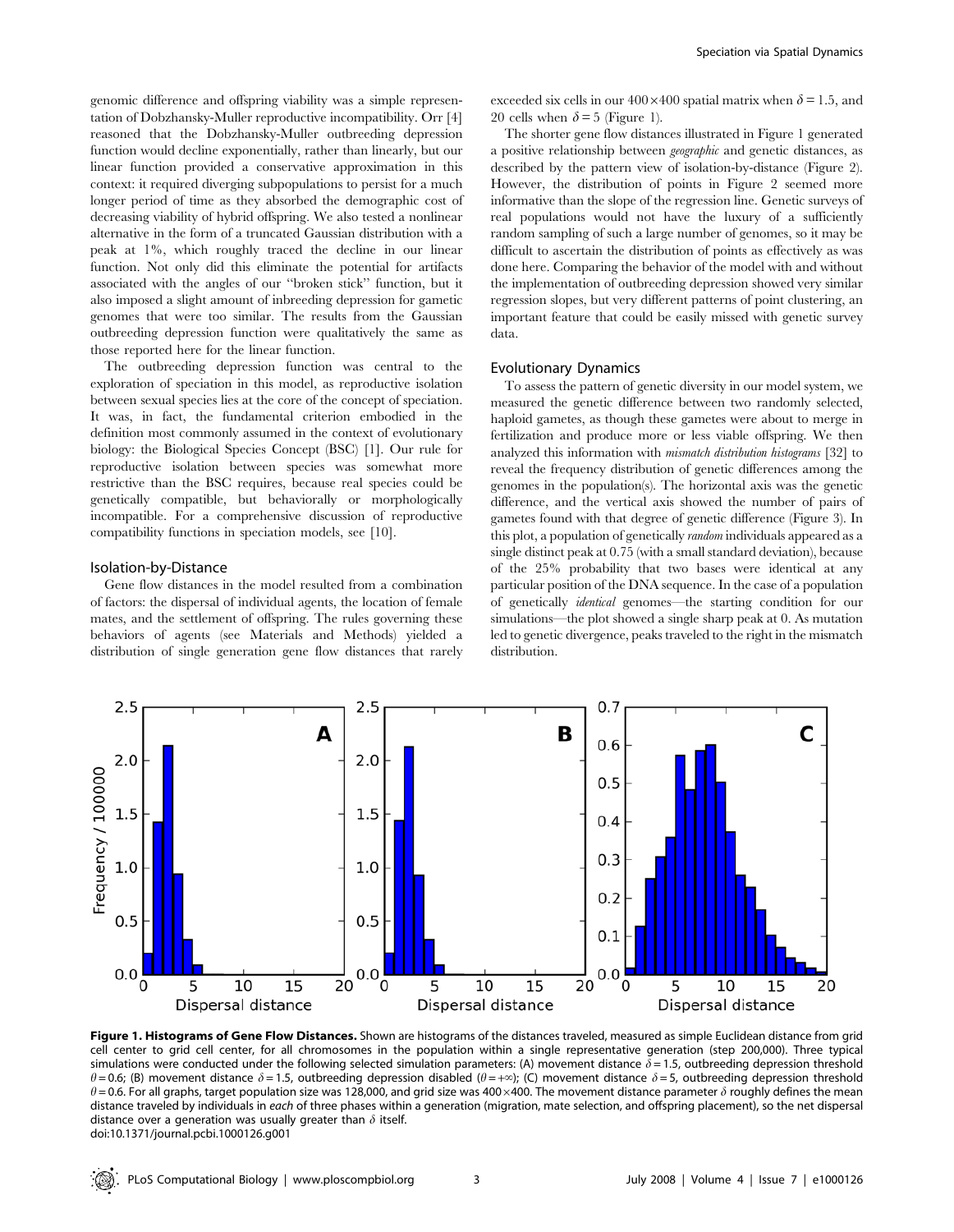

Figure 2. Scatterplots of Genetic Distance versus Spatial Distance. Shown are scatterplots of genetic distance versus Euclidean spatial distance between grid cell centers for 100,000 pairs of randomly selected individuals. Genetic distance was measured by comparing a randomly selected haploid from each chromosome, as described in the text. Simulation parameters were as in Figure 1 for A, B, and C. Plots 2A and 2B showed a tendency toward increasing genetic distance with increasing spatial distance, evidenced by the upward-sloping black trend line, but only the combination of isolation-by-distance and outbreeding depression (A) clearly showed multiple clusters representing distinctive genetic subpopulations. For the simulation run with large dispersal distance (C), genetic information was mixed across the landscape grid too quickly for local pockets of genetically distinct types to emerge, and the entire grid was filled with genetically similar, closely related individuals. Simple, linear regression lines are shown in (A) and (B). The regression line is not shown in (C) because the slope is not well defined by the data. doi:10.1371/journal.pcbi.1000126.g002

Observing time-sequence movies of these mismatch distributions under different model conditions illustrated the spatiotemporal patterns of gain and loss of genetic diversity, especially as it revealed the origin and existence of distinct subpopulations (traveling waves along the distribution). The series of snapshots in Figure 4 provides a glimpse into the dynamics of these systems. When the population was effectively well mixed (Figure 4C; which is achieved here with  $\delta = 5$ ), genetic differences within the population did not grow far beyond the  $\theta_0 = 0.05$  threshold, where outbreeding depression began to impact offspring viability. Under these conditions, the population mixed across the grid rapidly enough to remain a single, genetically coherent population. This was represented as a distinct and stable peak in the histogram at a genetic difference level of 5%. No pair of genomes was found with a genetic difference greater than 10% when  $\delta = 5$ . All aspects of the model's behavior described here were repeatable for different runs of the model under the same conditions.

With  $\delta = 1.5$ , but in the absence of outbreeding depression (Figure 4B), the single initial peak on the histogram centered on 0 spread and moved to the right as mutation created genetic variation. When the space was large enough, this primary peak became centered on a genetic difference of 75%, the maximum expected under the Jukes-Cantor mutation model [33]. For certain combinations of grid size (sufficiently large), dispersal distance (sufficiently short), and mutation rate, however, additional dynamical patterns emerged. We were particularly interested in tracking the diversity waves described by Rogers and Harpending [32]. Indeed, small peaks arose at low levels of genetic difference (left side of the mismatch distribution), moved to the right, and often persisted long enough to merge with the primary peak. This observation is consistent with previous findings on spatial selforganization under isolation-by-distance in the absence of outbreeding depression [21,22,34–40].

The patterns that we detected in intraspecific dynamics were greatly enhanced by combining the outbreeding depression function

with the shorter dispersal distance (Figure 4A). Along with sharpening the degree of spatial organization that emerged (see next section), outbreeding depression strongly increased the amplitude and separation of the secondary peaks appearing in the mismatch distributions. It also firmly established a large peak centered on  $\theta_0$  (5% in this case), representing all withinsubpopulation comparisons. In effect, each emergent subpopulation functioned like a single panmictic population. The traveling waves peeled off this peak as existing subpopulations divided. As these peaks moved to the right of  $\theta_0$ , the subpopulations being compared experienced an increasingly stringent demographic disadvantage, because when individuals from diverging subpopulations mated with each other, their offspring were decreasingly viable. Divergence continued as the demographic cost of outbreeding increased. Nevertheless, sometimes a peak became established to the right of  $\theta$ . This represented a set of comparisons between gametes from reproductively isolated subpopulations, since their hybrid offspring could not be viable anymore. In summary, we interpret the traveling waves to reflect discrete genetic subpopulations, new species when they persisted past  $\theta = 0.6$ , emerging through the spatial microevolutionary dynamics within a population.

We have further found that the development of new, stable peaks to the right of  $\theta$  (new species, we argue) was quite sensitive to the interrelationships of the spatial scale of the simulation (grid size and dispersal distance), the mutation rate, and other factors. For example, if the mutation rate was too high, overall genetic diversity increased rapidly until it was too hard to find viable mating pairs within the mating neighborhood and the whole population went extinct. If the mutation rate was too low, the degree of genetic difference generated between subpopulations did not reach the threshold of speciation before at least one of the subpopulations went extinct. We are working now to examine systematically the likelihood that biological populations would evolve within the region of phase space associated with these interesting dynamics.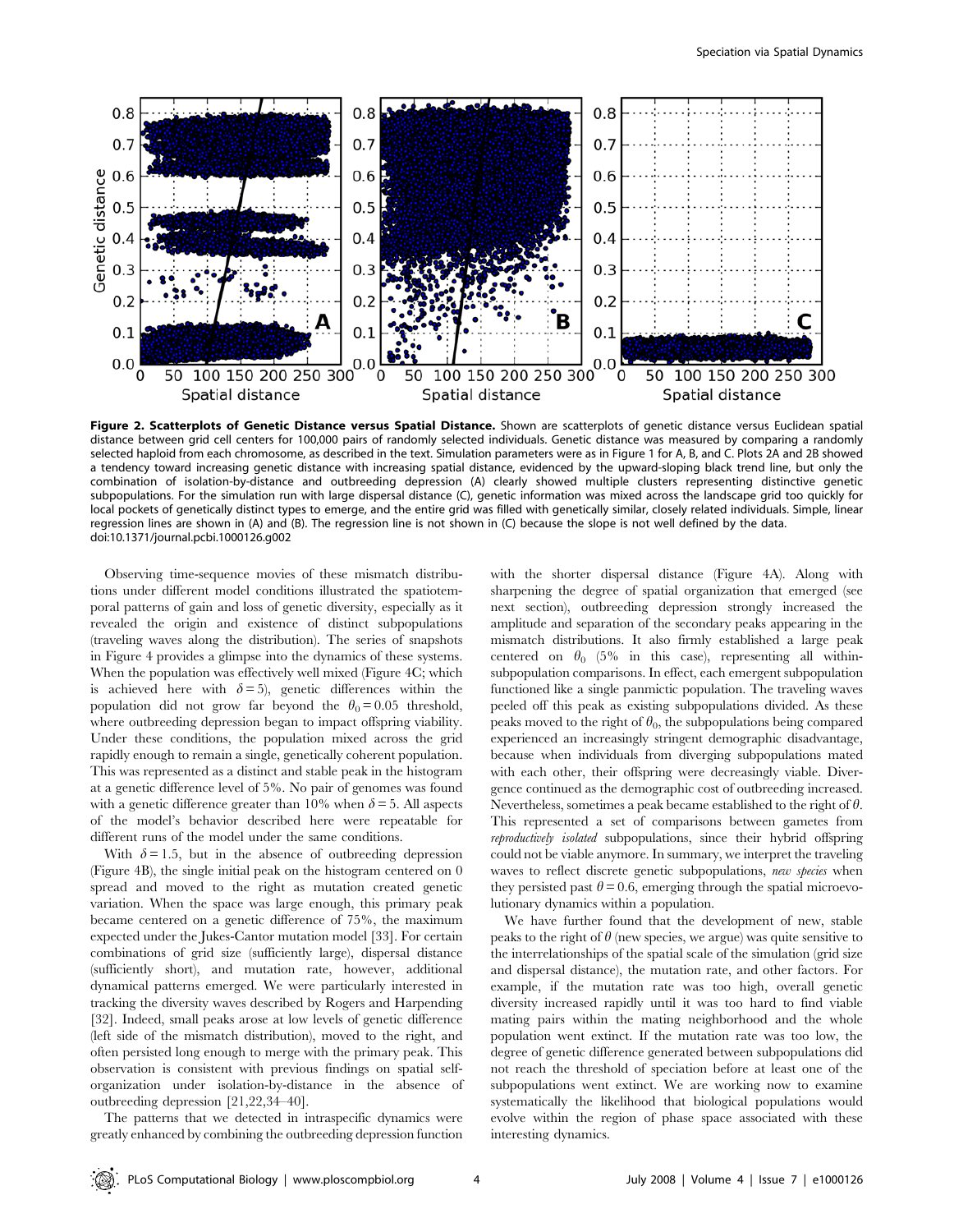

Figure 3. Example of a Mismatch Distribution. Shown are the frequencies of genetic distance classes between 500,000 randomly sampled pairs of haploid genomes. The multimodal distribution evident in this example indicated the existence of more than one distinctive gene pool in the population. The data here were drawn from generation 120,000 in a run where individuals contained  $n = 2$  diploid chromosomes of  $l = 200$  base pairs each, grid size was 400 $\times$ 400, population size was 128,000, maximum occupancy was 1 individual per cell, movement distance  $\delta = 1.5$ , and mutation rate  $\mu = 0.00005$  per site per replication. Offspring viability dropped to 0 beyond a genetic distance of  $\theta$  = 0.6. The presence of a distinct peak to the right of this threshold indicated the presence of reproductively incompatible populations. The peak to the far right never moved much beyond a genetic difference of 75%, the maximum value expected under the Jukes-Cantor mutation model [33]. The peak to the far left was also unmoving and remained centered near a genetic difference of  $\theta_0 = 0.05$ . This peak included all within-subpopulation comparisons. Peaks between these extremes always moved to the right; some eventually merged with the peak on the right, but most vanished first, indicating extinction of one or both subpopulations compared within the peak. doi:10.1371/journal.pcbi.1000126.g003

## Spatial Self-Organization

The mismatch distribution provided good insight into the existence of distinct, internally homogenous subpopulations, but it did not demonstrate whether clusters were spatially segregated on the lattice or show where they were located. Two other analytical tools, isolation-by-distance scatterplots (Figure 2) and genetic cluster plots (Figure 5), were useful in examining the spatial clustering of distinct subpopulations.

Genetic cluster plots were obtained by grouping sets of individuals for which all genetic distance relations were lower than a given level and displaying those groups in different colors (Figure 5). These plots clearly illustrated the spatial selforganization that emerged in our model. Visual examination indicated that the genetically homogeneous subpopulations revealed by the histogram plots also formed distinct spatial clusters that occupied coherent, non-overlapping regions of the lattice. The borders between these regions tended to be unoccupied, or occupied with hybrid genomes that were not genetically similar enough to any neighboring region to be classified with them.

Spatial plots such as isolation-by-distance and genetic clustering also demonstrated the strong sharpening effect of outbreeding depression. The intrinsic tendency of the grid world toward spatial order was greatly enhanced by introducing dependence of viability on similarity. It could be said that outbreeding depression played a negative feedback role analogous to long-range inhibition in morphogenetic reaction-diffusion processes [41,42]. In this analogy, the combination of mating and gene flow played the positive feedback role of short-range activation. Together, these effects contributed to the spontaneous formation of ''spots'' by encouraging neighboring elements to be similar and, at the same time, distant elements to be different. In a sense, our model represents ''evolutionary pattern formation'' at the scale of populations of organisms, instead of morphogenetic pattern formation at the scale of tissues of cells.

## Discussion

Spatially explicit computational models of evolution are a relatively recent development made possible by the rapid rise in the power of computing hardware, although the earliest studies date back to the 1970s [21]. A pervasive, and perhaps universal, behavior exhibited by these models is the tendency for heritable variation to become spatially segregated in a process of self-organization [e.g., 22,27,34–40]. Our model also exhibited this phenomenon, as we expected. It is important to recognize this inherent tendency for spatial diversification and the natural ways in which this would facilitate speciation, even if the model presented here does not represent a complete description of any particular speciation event. It should also be noted that the spatial dynamics of speciation in the absence of dispersal barriers is significantly more complicated than the issue of how Dobzhansky-Muller incompatibilities accumulate in isolated populations [4,5], although they share the endpoint of completed speciation. Connected populations can become disjunct, creating the opportunity for allopatric speciation, but sexual recombination and dispersal make spatially-extended genetic networks the essence of sexual populations. This is also the basis of EvoSpace, which is used here to provide a spatially connected context for studying the evolution of reproductive incompatibilities among emergent (not assumed) subpopulations.

The dominant geographic paradigm for classifying modes of speciation recognizes three general categories: allopatric, parapatric, and sympatric speciation. The allopatric mode has long been widely thought to represent the most commonly realized mode [43]. The sympatric mode of speciation has also received much attention over the past 50 years or so, although it has long been considered controversial [43]. Recently, however, it seems that the potential for sympatric speciation has become more widely appreciated and some compelling empirical examples have come to light [e.g., 44]. Parapatric speciation has received less attention (but see [10]), perhaps because it is something of a hybrid between the other two. It requires speciation in the face of gene flow, which is the same hurdle that must be overcome in achieving sympatric speciation, yet it involves subpopulations and sibling species that have essentially non-overlapping ranges, as in allopatric speciation. Models of parapatric speciation have typically involved environmental variation applying divergent selection pressures to different parts of the species range, with that reinforcing selection favoring positive assortative mating within the hybrid zone completes the speciation process [7–10]. In contrast, our model can illustrate a process of parapatric speciation in the absence of environmental variation and preferential mating. By including functional outbreeding depression, we have invoked an endogenous kind of selection that is independent of the external environment. Thus this is a model of speciation through the spatial self-organization of the gene pool.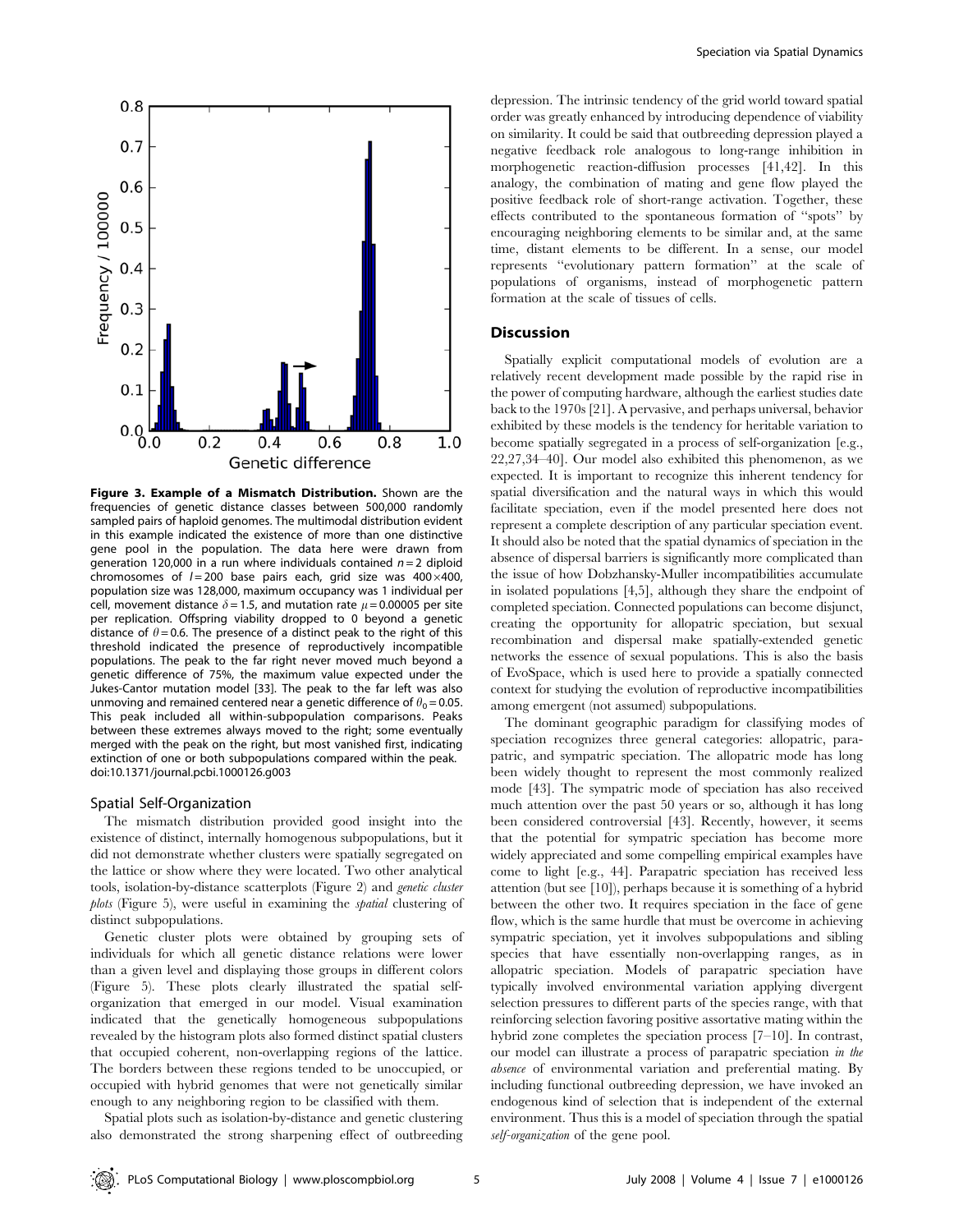

Figure 4. Time Series of Pair Similarity Histograms. Snapshots of frequency histograms of the genetic difference of randomly selected pairs of individuals from three runs, setting (A) low movement distance  $\delta = 1.5$  with outbreeding depression  $\theta = 0.6$ , (B) low movement distance  $\delta = 1.5$  with no outbreeding depression, and (C) larger movement distance  $\delta = 5$  with  $\theta = 0.6$ . Plots are shown horizontally for a sequence of four generations (100,000, 125,000, 150,000, and 175,000) within each of the conditions A, B, and C. The number of peaks does not correspond directly to the number of distinct genetic types in the population (see text for discussion of this important point). Video animations in MPEG format of the time course of the pair similarity histograms are available online in Video S1, Video S2, and Video S3. These animations are far more revealing of the fascinating time dynamics of these simulations than the small sequence of frames shown above. doi:10.1371/journal.pcbi.1000126.g004

Our model is similar to the neutral model developed by Gavrilets and colleagues, although there are fundamental differences [29–31]. Both approaches account for the entire process of speciation, from genetic homogeneity to reproductive isolation, but a key difference is represented in the geographic assumptions of the models. The neutral models of Gavrilets [29– 31] assume a discretely subdivided population, connected by migration, at the start. Our model assumes a population with absolutely no predetermined subdivision or barriers that would divide subpopulations, yet it is able to self-organize into discrete subpopulations that can then evolve reproductive isolation. It is interesting that these two kinds of models behave in similar ways. For example, both models show that speciation is possible even in the presence of gene flow, and both models show that local adaptation is not necessary to generate reproductive isolation. Another important difference between these models regards the shape of the outbreeding depression function. Gavrilets assumes a step-shaped function where offspring viability is either 0 or 1, depending on the extent of genetic difference between gametes. In this way, reproductive isolation between individuals happens as a byproduct of a single mutation: the one that pushes the genetic difference between two individuals over the reproductive incompatibility threshold. In our model, reproductive incompatibility accrues by degree, requiring subpopulations gradually to take on

the increasing demographic cost of more failed reproductive opportunities as the speciation process unfolds.

Several papers by Sayama, Bar-Yam, and colleagues [27,28,34,35] have emphasized the role of spatial dynamics in the spatial patterning of gene pools, but the model that they have developed does not include a mutation process and assumes an artificial fitness function. Their model envisions two compatible sets of alleles across loci, and mixing alleles across these sets is assumed to result in decreased fitness. While there is heuristic value in observing how allelic incompatibilities sort themselves in space, it is hard to imagine how allelic variation with these features might evolve in the first place. This combination of assumptions results in a population with two distinct genotypes, each assumed to be internally compatible, with clumped distributions in space. While spatial self-organization is evident in this model, demographic stochasticity would ensure that it ultimately evolves to complete homogeneity in the absence of mutation. EvoSpace allows genetic incompatibilities to arise organically through mutation and lineage proliferation within the rules of the model. The occurrence of mutation within EvoSpace also allows the population at large to accumulate and organize genetic diversity to an extent that is sustainable under the model.

Under the set of parameter values explored here, our model suggests that mutation alone can drive genetic divergence between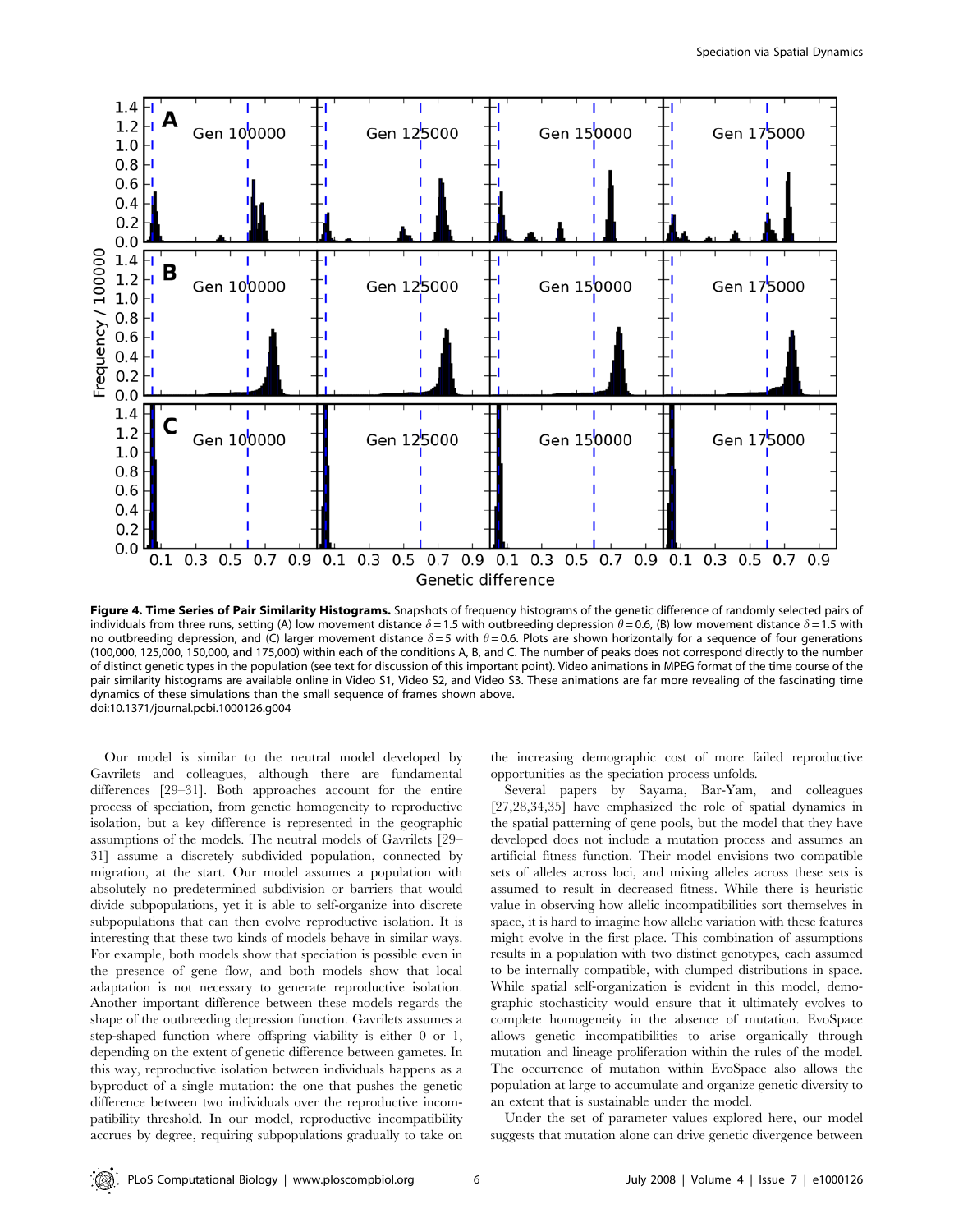

Figure 5. False-Color Depiction of Genetic Clustering on the World Grid. Dark blue represents unoccupied cells or cells from which genomes were sampled that were not connected to any cluster. Each other color represents a set of gametes with genome sequences that are identical at more than 40% of their nucleotide sites, created according to the algorithm described in the text. Gametes colored differently have genomes that are identical at 40% or less of their nucleotide sites. Using this threshold in combination with  $\theta$  = 0.6 helps identify different species with different colors. Note that (1) colors were assigned anew in each plot, so particular colors do not track the same lineage across plots, (2) the clustering algorithm is probabilistic because it is computationally expensive to compare every individual with every other individual for determination of genetic difference, and (3) some clusters are too small to discern in these plots. Plots (A1) through (A12) depict snapshots of the clustering state at 12 different generations during the simulation run with low movement distance of  $\delta$  = 1.5 and outbreeding depression threshold  $\theta$  = 0.6, the same simulation shown in the (A) portion of earlier figures. Also following previous figures, plots (B1) and (B2) were generated under a low movement distance of  $\delta$  = 1.5 without outbreeding depression. This model shows no evidence of clustering at the difference threshold of 0.6 for two representative generations (250,000 and 500,000), nor for any other generations examined (not shown here). The (C) plots, for a simulation run with a larger movement distance of  $\delta$  = 5 and outbreeding depression enabled at a threshold of  $\theta$  = 0.6, presents a similar lack of clustering. doi:10.1371/journal.pcbi.1000126.g005

subpopulations to the point of overwhelming the constraints imposed by (limited) gene pool mixing and outbreeding depression under isolation-by-distance. The emergence of sharp boundaries between genetic subpopulations is consistent with previous computational models incorporating isolation-by-distance

[22,27,34–40], although the natural tendency for spatial selforganization in population genetics has not yet been fully appreciated by the community of population geneticists. Indeed, there has been a long-standing confusion in the literature between the notions of isolation-by-distance as a process or as a pattern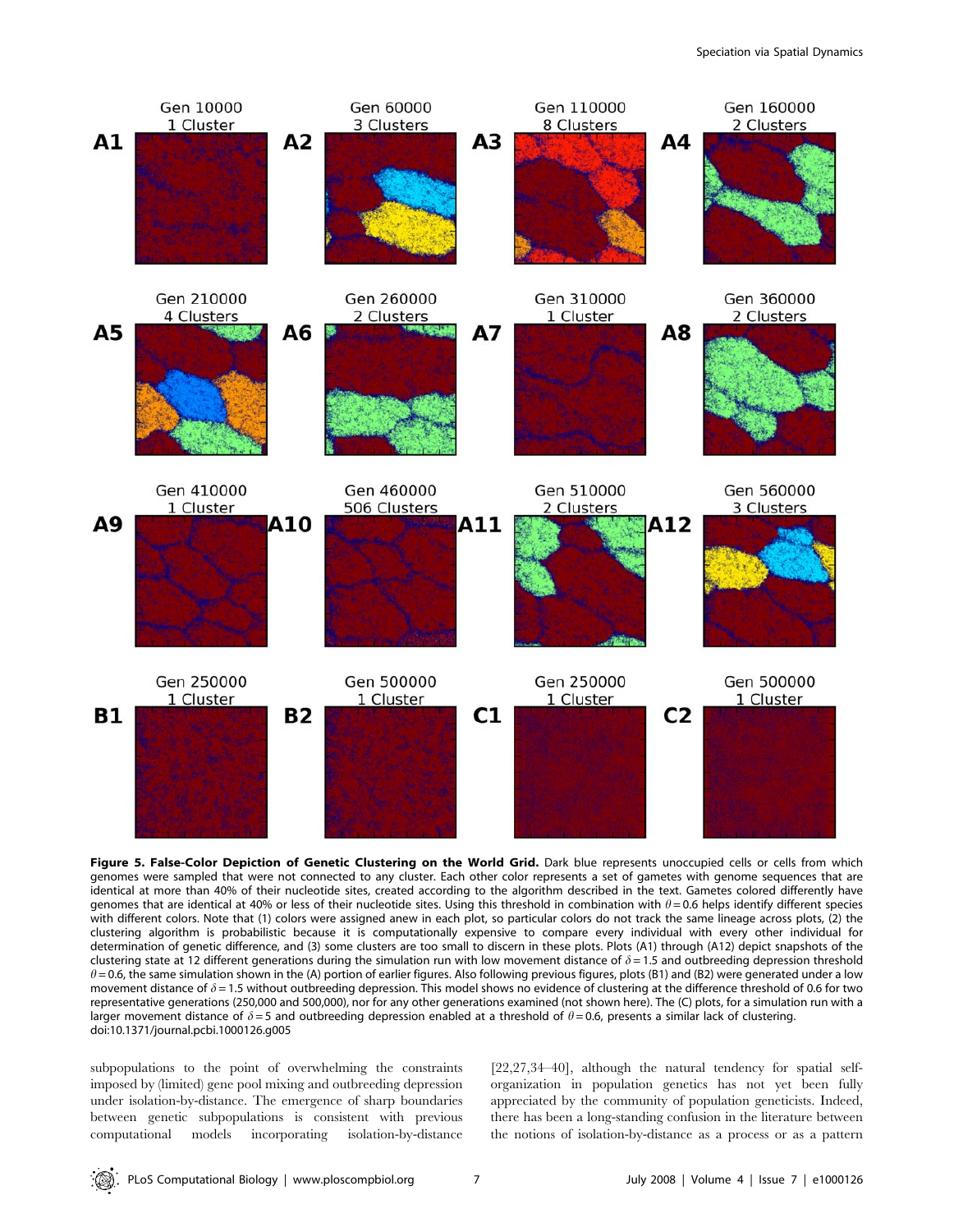[45]. Sewall Wright [16] originally conceived of isolation-bydistance as a model of the evolutionary process in which

there is complete continuity of distribution, but interbreeding is restricted to small distances by the occurrence of only short range means of dispersal. Remote populations may become differentiated merely from isolation by distance. (original emphasis)

The presumed pattern of isolation-by-distance is a smooth, monotonically increasing relationship between geographic distance and genetic distance [17–20], which does not anticipate sharp transitional boundaries between internally homogeneous, divergent subpopulations. This expectation was based on mathematical models of Wright's [16] process view of isolation-bydistance that were not able to predict emergent population substructure because they relied on mean field approximations of spatial context that did not represent spatial configurations. Therefore, we advocate a return to Wright's original view of isolation-by-distance as part of the evolutionary process characterized by relatively short dispersal distances within an extensive population range and open-mindedness to the possibility that isolation-by-distance alone can result in the emergence of spatially bounded subpopulation structure.

The model of evolutionary genetics presented here is a very simple and generic one. It does not depend on idiosyncratic forms of selection or particular population structures. Instead, it is based on fundamental and common building blocks of biological populations (chromosomes and sexual individuals) that are stochastically affected by mutation, mortality, reproductive success, and dispersal. The interesting behavior of the model emerges dynamically due to the constraints of isolation-by-distance and outbreeding depression. Therefore, we conjecture that the tendency for spatial selforganization and parapatric speciation may occur universally in biological populations. This is not a claim that our model is the exclusively correct model of speciation; rather, we are suggesting that the dynamic of diversification illustrated by our model may exist even under conditions that suppress the realization of emergent population substructure, such as great dispersal distances in relatively small species ranges. We expect that the inherent tendency for spatial diversification amplifies the effects of environmental heterogeneities, and we plan to explore this interaction with further developments of EvoSpace. Thus we do not deny that habitat variation and dispersal barriers can play important roles in instances of speciation, but we think that the inherent dynamic identified here may generally drive diversification/speciation in a way that is molded to these external constraints.

In conclusion, our model reveals an aspect of intraspecific evolutionary dynamics that emerges when dispersal distances are sufficiently short relative to a species range. Localized subpopulations regularly form and diverge from one another while maintaining their identities as clusters of genetically similar individuals. Subpopulations that grow so large as to embody too much genetic diversity tend to subdivide through spatial segregation, just as the original population does in our model. If the degree of outbreeding depression grows as gametes' genomes become increasingly different, the pattern of genetic and spatial population subdivision becomes better defined, and some subpopulations can diverge to the point where they complete a process of parapatric speciation. The behavior of our model suggests that spatially extended populations regularly generate new subpopulations, each of which takes a path of genetic divergence with the potential of becoming a new species. Most of these

embryonic subspecies become extinct before emerging as reproductively independent species, but the internal dynamic of this model constantly potentiates the production of new species.

#### Materials and Methods

## The World Grid and Dispersal Across It

The simulated world is an  $N \times N$  grid that wraps around northsouth and east-west, creating a torus. Typical grid sizes are  $100\times100$  to  $500\times500$  cells (see samples in Figure 5). Smaller grids run faster and consume less memory, allowing flexible parameter exploration, while larger grids allow investigation of larger-scale spatial isolation effects. Each grid cell is constrained to contain a maximum of  $m$  occupants. For the results reported here, we use  $m=1$  (i.e., 0 or 1 occupant per cell). Grid coordinates are Cartesian pairs  $\mathbf{r} = (x, y)$ , and distances between cells are simple Euclidean distances from the cell centers. Thus each cell has exactly four neighbors at distance 1, four more neighbors at distance  $\sqrt{2}$ , and so on. A simulation parameter  $\delta$  correlates with the distance within which individuals can move, mate, or appear in a single generation. As the value of this parameter increases, so too does the mobility of the individuals within the grid world. Movements of individual genomes, carried by either diploid individuals or haploid gametes, occur in three stages: migration, mating, and offspring placement. (a) To begin with, each individual migrates to another site randomly determined by the combination of a Gaussian and a uniform probability distribution. Denoting by  $\mathbf r$  the starting location of an individual, its new location  $\mathbf{r}'$  after migration is calculated in two steps. First, a distance d is drawn from a Gaussian distribution of mean and standard deviation  $\delta$ :  $G_{\delta}(d) = \kappa \exp[-(d-\delta)^2/\delta^2]$ , where  $\kappa$  is a normalization coefficient. Second, the location  $\mathbf{r}'$  is drawn from a uniform distribution within a disc  $D$  of radius  $d$  centered around **r**:  $P_{mig}(\mathbf{r}' | \mathbf{r}) = D_d(\mathbf{r}' - \mathbf{r})$ , where  $D_d(\mathbf{u}) = 1/\pi d^2$  if  $||\mathbf{u}|| \leq a$ and 0 otherwise. (Additionally,  $\mathbf{r}'$  is corrected to fall on the nearest integer grid location.) (b) Then, each individual is considered in turn to act as the "father" and sends a gamete to a potential "mother"  $\mathbf{r}$ " at a location chosen uniformly randomly in a circle of radius  $\delta$ centered around the father's location  $\mathbf{r}'$ :  $P_{mad}(\mathbf{r}''|\mathbf{r}') = D_{\delta}(\mathbf{r}''-\mathbf{r}')$ . (c) Finally, a newly formed offspring (see next section) settles into a grid cell  $\mathbf{r}^{\prime\prime\prime}$  drawn uniformly randomly in a circle of radius  $2\delta$  around its mother's position  $P_{\text{off}}(\mathbf{r}^{\prime\prime\prime}|\mathbf{r}^{\prime\prime}) = D_{2\delta}(\mathbf{r}^{\prime\prime\prime} - \mathbf{r}^{\prime\prime}).$ 

#### Sexual Reproduction and Offspring Viability

Each individual contains its personal genetic information as a diploid set of chromosomes. A chromosome consists of a string of characters that can take one of four values representing the nucleotide bases  $(A, C, G, or T)$ . The number *n* and length *l* (number of base pairs) of chromosomes are the same for all individuals and are both set at the start of a simulation;  $n = 2$  and  $l= 200$  for all results presented here. Reproduction in our current model is sexual, because genomes from two parents are combined to produce the offspring, but individuals are also hermaphrodites able to function as either the male or female in a sexual encounter. An offspring is constructed from two parents as follows. Each parent produces a haploid gamete by randomly selecting one of the chromosomes from each diploid pair (Figure 6). These haploid genomes are combined in the offspring to produce a diploid individual. Thus we have not allowed for crossing over within chromosomes, but non-homologous chromosomes assort independently during sexual recombination. During the transcription from each parent to its gamete, some random mutations in the form of single base substitutions are introduced according to a uniform and constant probability  $\mu$  defined at the start of the simulation;  $\mu$  = 0.00005 mutations/site for results given in this paper.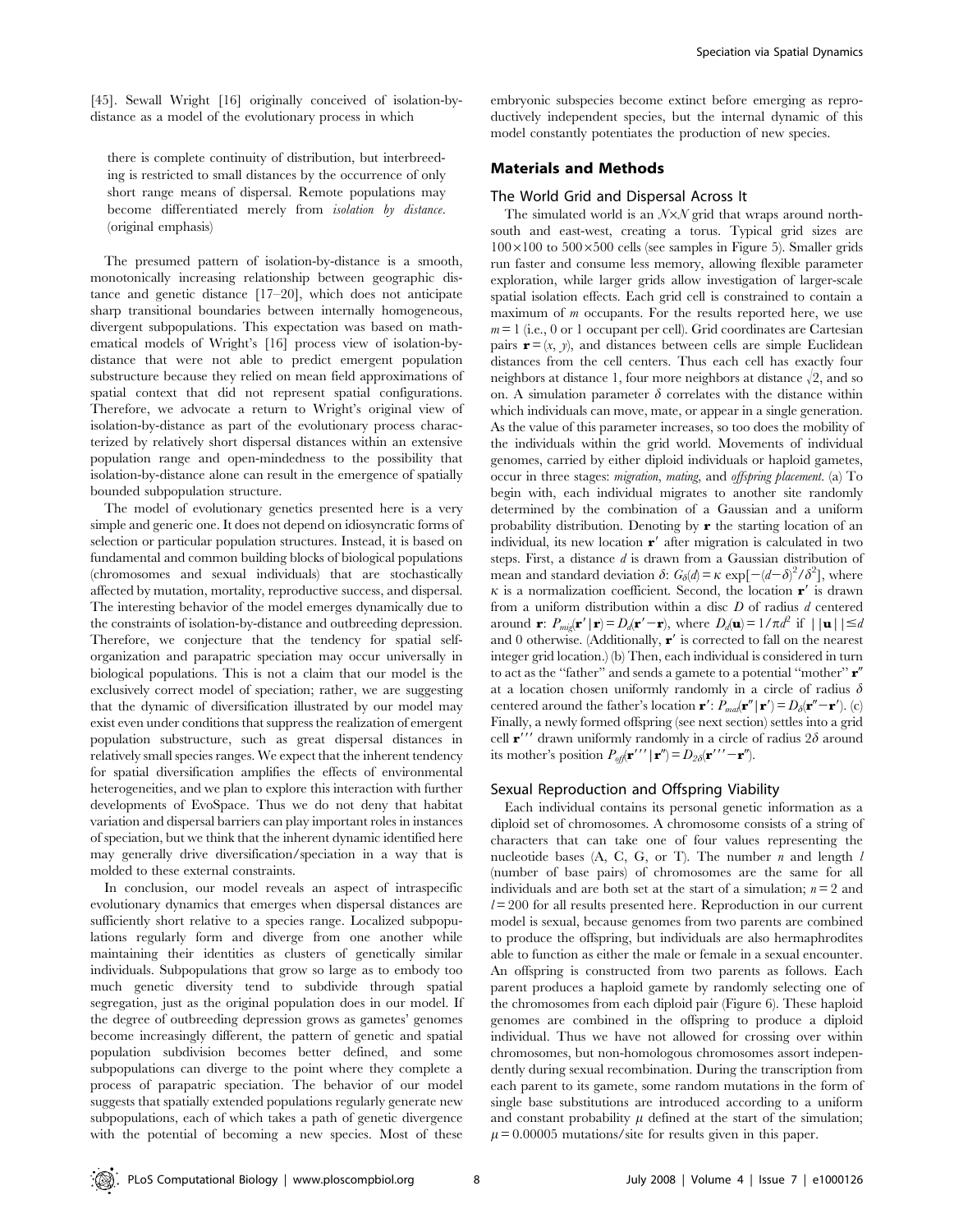

Figure 6. Virtual Genomics and Sexual Reproduction. Individuals are diploid hermaphrodites, in which haploid genomes consist of  $n = 2$ chromosomes containing  $l = 200$  nucleotide bases A, C, G, and T (only  $l = 8$  bases per chromosome shown in this diagram). Each parent produces a haploid gamete by randomly selecting one of the chromosomes from each diploid pair (blue portions of the parent). When producing a gamete, some random point mutations may also occur with a low probability  $\mu$  per site. One such mutation, from base C to base A, is depicted in red. doi:10.1371/journal.pcbi.1000126.g006

The *genetic difference* H between the two merging gametic chromosomes in a diploid pair is expressed as the fraction (between 0 and 1) of all the base pairs containing different bases:  $H = B/nl$ . Thus  $H = 0$  means that all bases in the child's gametes #1 and #2 are identical at every position, and  $H = 1$  means they all differ at every position. The offspring's survival probability S can be set to be dependent on this genetic difference, according to the curve in Figure 7, at the beginning of a run. Given two threshold values of genetic difference  $\theta_0$  and  $\theta$ , such that  $0 \le \theta_0 \le \theta \le 1$ , we set  $S = 1$  for  $H \leq \theta_0$ ,  $S = 0$  for  $H \geq \theta$ , and  $S = (\theta - H)/(\theta - \theta_0)$  for  $\theta_0 < H < \theta$ . Thus offspring composed of gametes with a genetic difference H greater than  $\theta$  are nonviable and immediately removed from the grid at birth. In general, two random genome sequences are expected to have a genetic difference  $H = 0.75$ , since each nucleotide position would have a 25% chance of being occupied by the same base [33].

#### Computation of Generations

The simulation begins at generation 0 with a population of genetically identical individuals. The initial population randomly fills a predetermined fraction of the maximum grid occupancy. For the experiments described in this paper, the grid occupancy fraction is 80%. For example, a grid of  $400 \times 400 = 160,000$  cells starts with 128,000 individuals.

The creation of the next generation for the simulation is a threephase process. (a) First, each individual *migrates* to a random cell  $\mathbf{r}$ , according to the probability  $G_{\delta}$  described above. (b) Then, individuals reproduce. The algorithm iteratively considers each member of the population once to be the ''father'' in a mating. For each father, a list of potential mates is created from those individuals in all cells within a radius  $\delta$  of the father, and one of



Figure 7. Offspring Survival Probability  $S$  as a Function of Genetic Difference H. For all the results presented in this paper, viability is not reduced if gametic genomes differ only by  $\theta_0 = 0.05$  or less (this is an adjustable parameter in the model). If gamete genomes differ by more than 5%, offspring survival probability is reduced linearly to eventually reach 0 for a threshold amount  $\theta$  of genetic difference  $(\theta = 0.6$  in this graph and in all simulations presented here). doi:10.1371/journal.pcbi.1000126.g007

those individuals is randomly selected to be the ''mother.'' Mating then proceeds as described above. The number of potential offspring resulting from each mating is given by a Poisson distribution with mean 1. (c) Finally, each offspring is placed in a random cell within a radius  $2\delta$  of the mother. If no cell within this range has room for the offspring according to the maximum percell occupancy  $m$ , then some or all offspring of this mating could be lost. No parents survive into the next generation, so overcrowding can be the result only of offspring from matings that have already taken place during earlier processing of the current generation. Since each individual is the father in exactly one mating, and the mother in an average of one mating, and each mating has an average of one offspring, the population size should stay about the same from generation to generation. Certain factors, however, could result in the population size shifting from the target size, which is addressed in the next phase.

In a supplementary step, *adjustment*, the algorithm makes an effort to keep the population close to the initial target population size. This may require additional ''make-up'' births from randomly selected parent pairs, if offspring viability reduced the population size due to high genetic difference of parents, or if localized overcrowding resulted in the loss of some offspring. More rarely, if the population ends up above the target level, the algorithm randomly selects individuals for culling.

## Genetic Distance Computation

Given any two diploid individuals on the grid, we draw one haploid genome from each individual by randomly selecting one chromosome in each diploid pair they contain (a process identical to constructing a haploid gamete for that individual). The genetic distance (as plotted in Figure 1) is then defined by counting the number of mismatched base pairs between these two haploid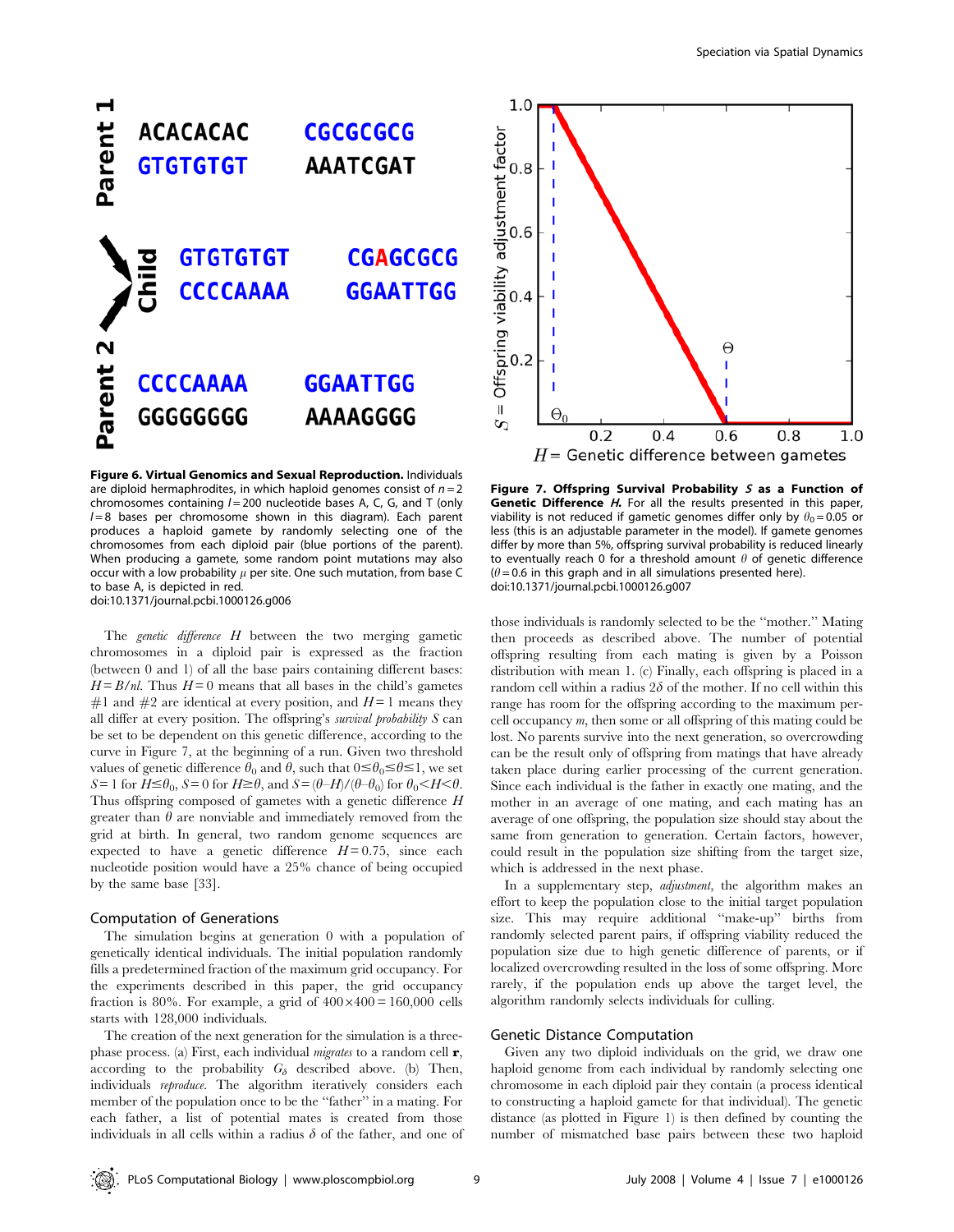genomes and dividing by the total number of base pairs. Due to the random assortment of chromosomes, this quantity is not necessarily the same every time it is computed for a given pair of individuals. We also use the term ''distance'' without verification that the triangle inequality holds.

#### Mismatch Distributions

A mismatch distribution reveals the shape of genetic diversity in a sample through pairwise comparisons of genetic differences, which are displayed in a frequency histogram [32] (Figure 3 and Figure 4). The number of peaks on the histogram does not directly correspond to the number of genetically self-similar subpopulations. For example, in the case of a population with three genetically distinct groups, A, B, and C, where A and B have an average genetic difference of 60%, A and C of 40%, and B and C of 20%, the histogram would show these three peaks plus one centered on  $\theta_0$  (0.05 for the results presented here) representing the within subpopulation comparisons. However, if clusters B and C also happened to be 0.4 distant, two peaks would be superimposed and would obscure the number of subpopulations. A peak typically represents a set of comparisons between two subpopulations defining the degree of divergence between the subpopulations. The peaks move to the right in the mismatch distribution as long as both subpopulations persist and evolve along different trajectories, and the peaks stop moving when divergence hits the maximum value of 75% expected under the Jukes-Cantor mutation model [33].

#### Isolation-by-Distance (IBD) Scatterplots

Scatterplots with geographic distance on the x-axis and genetic distance on the y-axis (Figure 2) are commonly presented as a way to examine isolation-by-distance in data from spatial genetic surveys. It is expected that shorter dispersal distances will yield a steeper slope for this relationship, although the relationship may not be linear [46]. An effectively well-mixed population should show no relationship between geographic and genetic distances, because thorough mixing would randomize location with respect to genotype.

#### Genetic Cluster Plots

A genetic cluster plot (Figure 5) is constructed by randomly selecting pairs of haploid genomes and computing their genetic

#### References

- 1. Mayr E (1942) Systematics and the origin of species. New York (New York): Columbia University Press.
- 2. Dobzhansky T (1936) Studies on hybrid sterility. II. Localization of sterility factors in Drosophila pseudoobscura hybrids. Genetics 21: 113–135.
- 3. Muller HJ (1942) Isolating mechanisms, evolution, and temperature. Biol Symp 6: 71–125.
- 4. Orr HA (1995) The population genetics of speciation: the evolution of hybrid incompatibilities. Genetics 139: 1805–1813.
- 5. Orr HA, Turelli M (2001) The evolution of postzygotic isolation: accumulating Dobzhansky-Muller incompatibilities. Evolution 55: 1085–1094.
- 6. Grant PR, Grant BR (1997) Genetics and the origin of bird species. Proc Natl Acad Sci USA 94: 7768–7775.
- 7. Endler JA (1977) Geographic variation, speciation and clines. Princeton (New Jersey): Princeton University Press.
- 8. Moore WS (1981) Assortative mating genes selected along a gradient. Heredity 46: 191–195.
- 9. Lande R (1982) Rapid origin of sexual isolation and character divergence in a cline. Evolution 36: 213–223.
- 10. Gavrilets S (2004) Fitness landscapes and the origin of species. Princeton (New Jersey): Princeton University Press. pp 476.
- 11. Rosenzweig ML (1978) Competitive speciation. Biol J Linn Soc 10: 275–289.
- 12. Dieckmann U, Doebeli M, Metz JAJ, Tautz D, eds (2004) Adaptive speciation.
- Cambridge (United Kingdom): Cambridge University Press. 445 p. 13. Irwin DE, Bensch S, Price TD (2001) Speciation in a ring. Nature 409: 333– 337.

distance, similarly to the mismatch distributions, then only retaining pairs that are distant below a certain level set by the user. When a sufficient number of pairs with low distances have been gathered, we build a nondirected graph that contains the individuals as nodes and edges representing genetic distances smaller than the threshold. By analyzing this graph we can then identify regions of self-connected clusters. Since it is not computationally feasible to examine all pairs of individuals, the clustering might depend on the random selection of pairs of individuals (i.e., some clusters that were not connected in one graph construction might be connected in another). We have found, however, that repeated application of our clustering algorithm with different random seeds (leading to different pairs being examined) leads to qualitatively identical results. On the other hand, reducing the distance threshold has the expected effect of connecting formerly disconnected genetic clusters.

## Supporting Information

Video S1 Short dispersal distance with oubreeding depression. Found at: doi:10.1371/journal.pcbi.1000126.s001 (7.38 MB MPG)

Video S2 Short dispersal distance without outbreeding depression

Found at: doi:10.1371/journal.pcbi.1000126.s002 (7.23 MB MPG)

Video S3 Longer dispersal distance without outbreeding depression

Found at: doi:10.1371/journal.pcbi.1000126.s003 (6.15 MB MPG)

#### Acknowledgments

The authors wish to thank Philip H. Goodman, director of the Brain Computation Laboratory at UNR, for giving them access to the lab's 220 processor cluster for their numerical simulations.

#### Author Contributions

Conceived and designed the experiments: GH RD. Performed the experiments: RPD. Analyzed the data: GH RPD JLM RD. Contributed reagents/materials/analysis tools: RPD RD. Wrote the paper: GH RPD JLM RD.

- 14. Irwin DE, Irwin JH, Price TD (2001) Ring species as bridges between microevolution and speciation. Genetica 112/113: 223–243.
- 15. Moritz C, Schneider CJ, Wake DB (1992) Evolutionary relationships within the Ensatina eschscholtzii complex confirm the ring species interpretation. Syst Biol 41: 273–291.
- 16. Wright S (1943) Isolation by distance. Genetics 28: 114–138.
- 17. Malécot G (1950) Quelques schemas probabilistes sur la variabilité des populations naturelles. Annales Univ Lyon A 13: 37–60.
- 18. Nagylaki T (1976) The decay of genetic variability in geographically structured populations. II. Theor Pop Biol 10: 70–82.
- 19. Sawyer S (1977) Asymptotic properties of the equilibrium probability of identity in a geographically structured population. Adv Appl Problems 9: 268–282.
- 20. Slatkin M (1993) Isolation by distance in equilibrium and non-equilibrium populations. Evolution 47: 264–279.
- 21. Rohlf FJ, Schnell GD (1971) An investigation of the isolation-by-distance model. Amer Natur 105: 295–324.
- 22. Turner ME, Stephens JC, Anderson WW (1982) Homozygosity and patch structure in plant populations as a result of nearest neighbor pollination. Proc Natl Acad Sci USA 79: 203–207.
- 23. Sokal RR, Wartenberg DE (1983) A test of spatial autocorrelation analysis using an isolation-by-distance model. Genetics 105: 219–237.
- 24. Sokal RR, Jacquez GM, Wooten MC (1989) Spatial autocorrelation analysis of migration and selection. Genetics 121: 845–855.
- 25. Epperson BK (1990) Spatial autocorrelation of genotypes under directional selection. Genetics 124: 757–771.